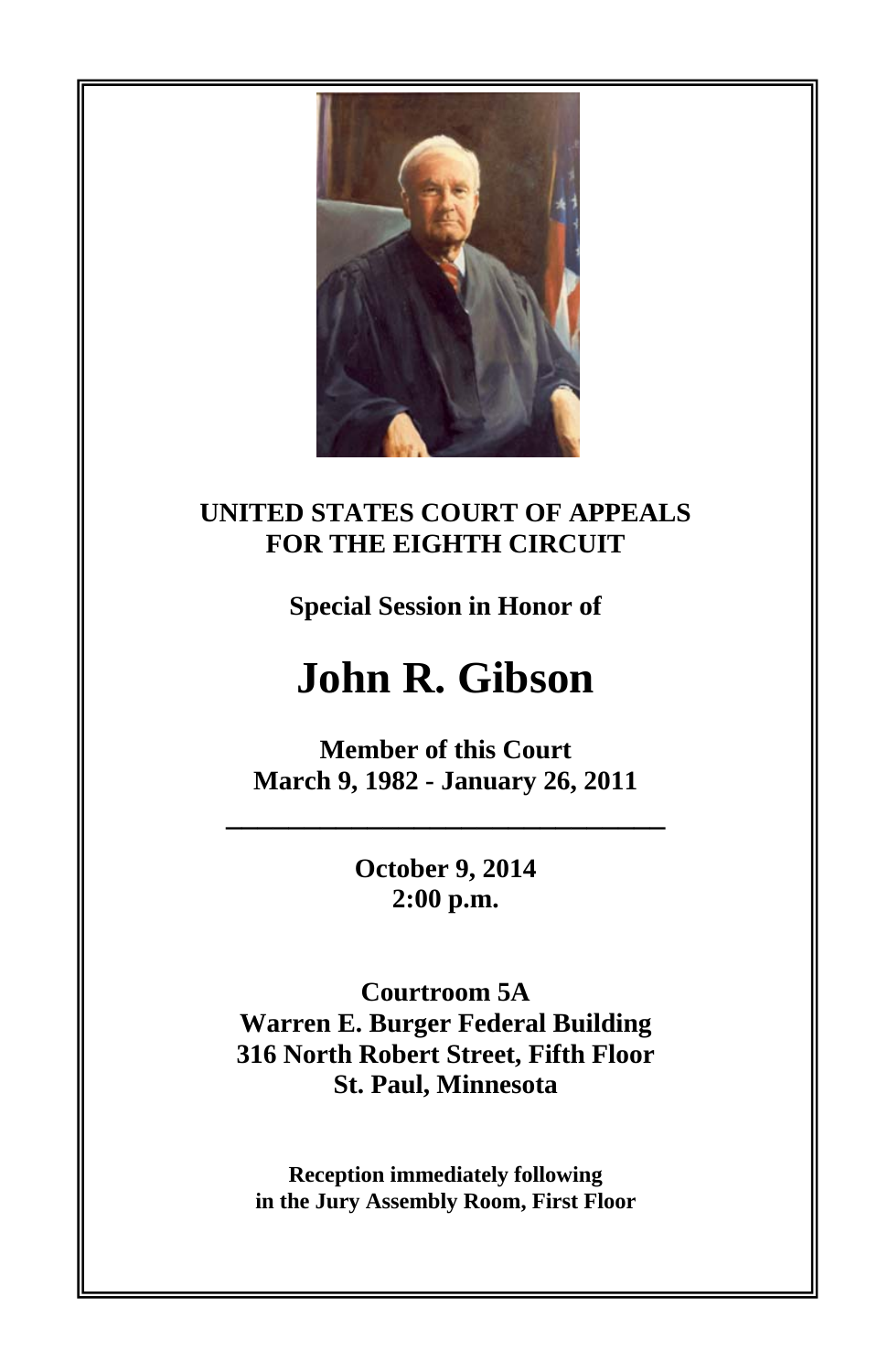# **MEMBERS UNITED STATES COURT OF APPEALS FOR THE EIGHTH CIRCUIT**

 The Honorable William Jay Riley, Chief Judge The Honorable Roger L. Wollman The Honorable James B. Loken The Honorable Diana E. Murphy The Honorable Kermit E. Bye The Honorable Lavenski R. Smith The Honorable Steven M. Colloton The Honorable Raymond W. Gruender The Honorable Duane Benton The Honorable Bobby E. Shepherd The Honorable Jane Kelly The Honorable Myron H. Bright The Honorable Pasco M. Bowman II The Honorable C. Arlen Beam The Honorable Michael J. Melloy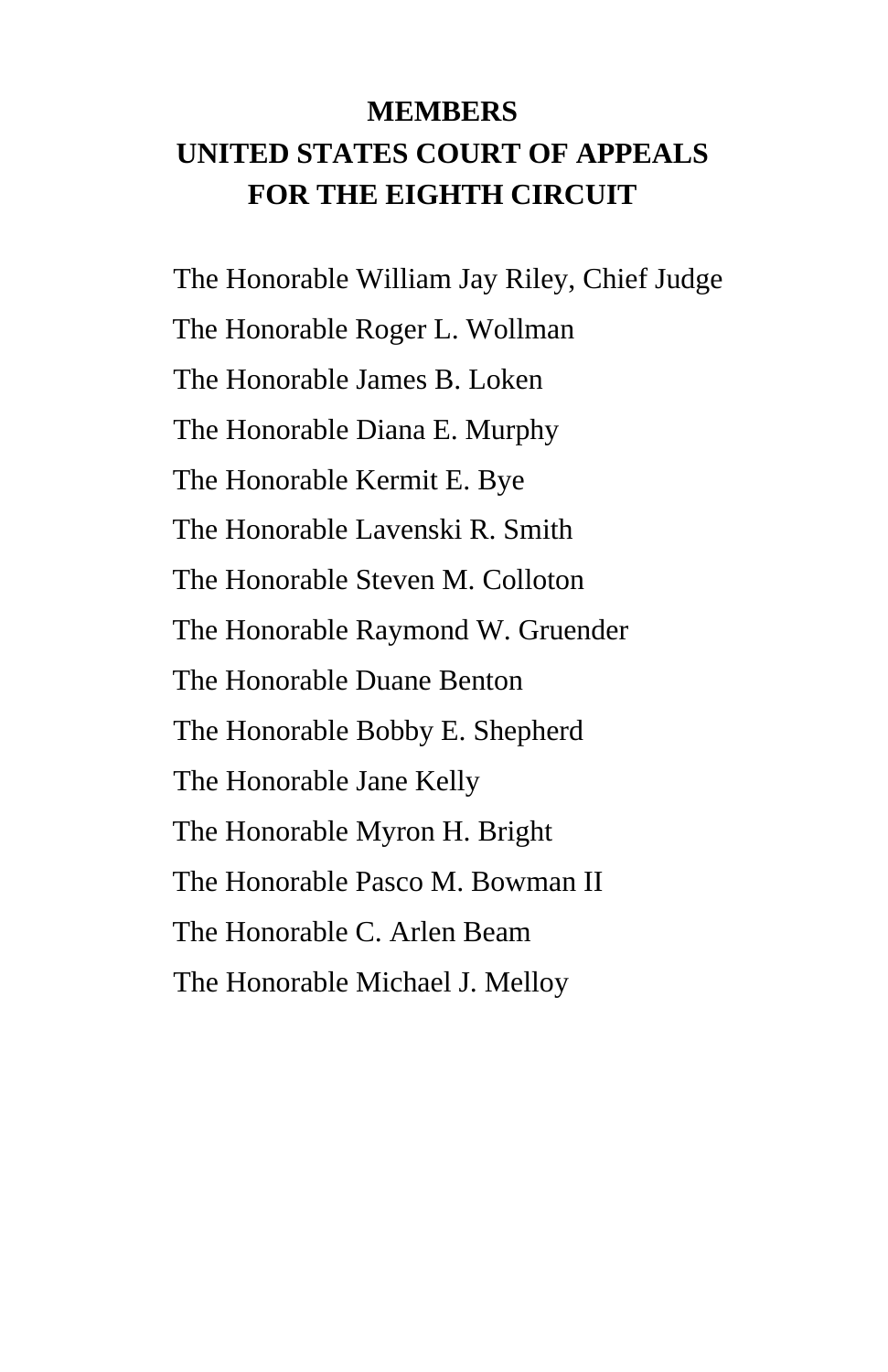#### **PROGRAM**

*Presiding:* 

 The Honorable William Jay Riley, Chief Judge

*Speakers:* 

The Honorable Stephen N. Limbaugh, Sr.

The Honorable Diana E. Murphy

 Ms. Jeanne Gibson Sullivan, Daughter of Judge Gibson

The Honorable Roger L. Wollman

*Silence & Closing Remarks:*  The Honorable William Jay Riley, Chief Judge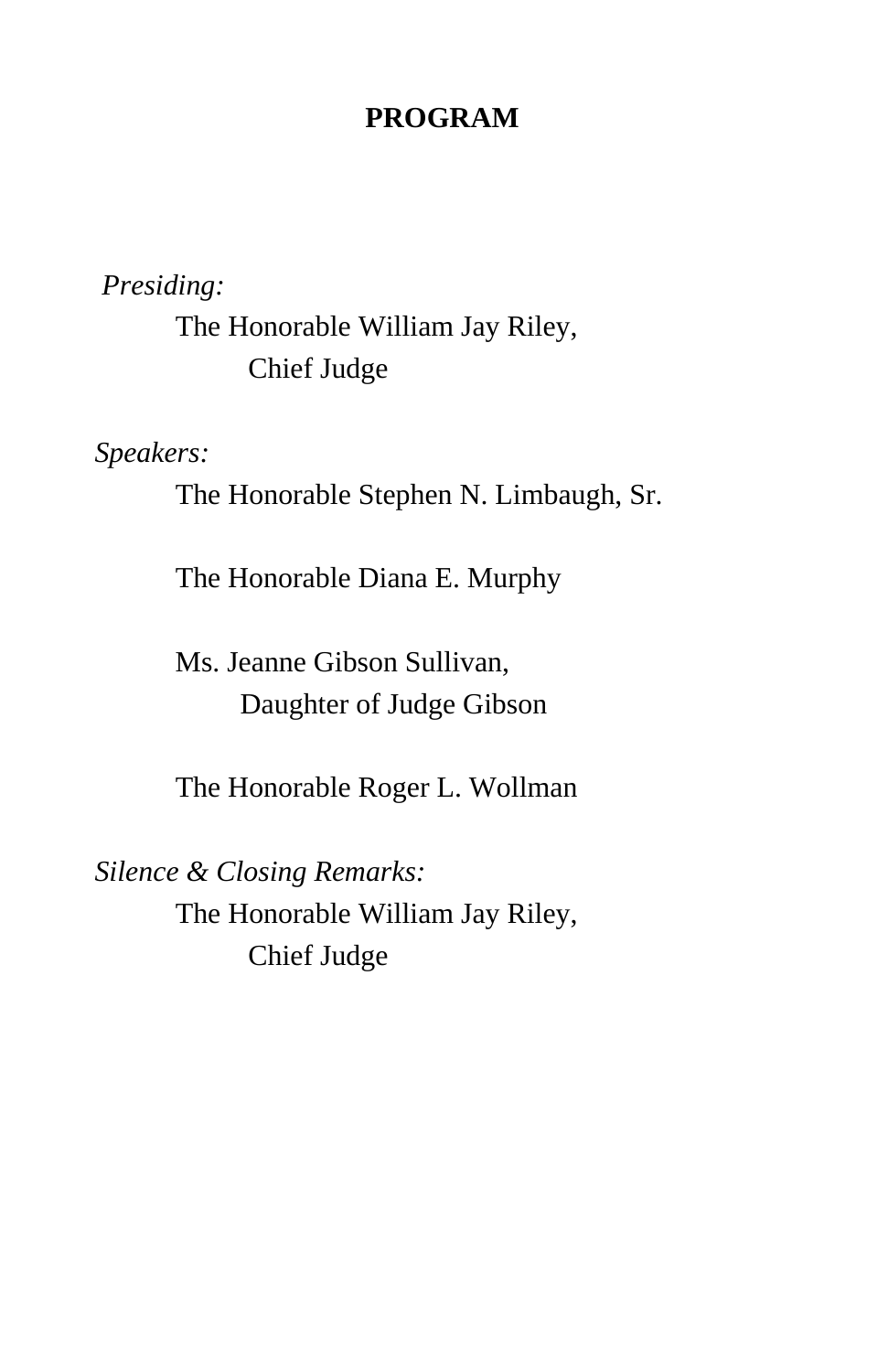## **JOHN R. GIBSON**

 Judge John R. Gibson, our esteemed colleague and friend, died on April 19, 2014, in Reading, Massachusetts, where he had been living since his retirement from the court in January 2011.

 Judge Gibson was born on December 20, 1925, in Springfield, Missouri. Following his 1944-1946 service with the United States Army, he returned to his native state and received both his undergraduate degree (Phi Beta Kappa) and his law degree from the University of Missouri-Columbia. He married Mary Elizabeth Vaughn, and the two moved to Kansas City, Missouri, in 1952, where he joined the firm Morrison, Hecker, Curtis, Kuder & Parrish, achieving partnership status in 1957.

 Judge Gibson's reputation as an outstanding trial and appellate lawyer led to his presidency of both the Kansas City Bar Association and the Missouri Bar. In addition to these leadership positions and his other lawrelated activities, he served as chair of the Drafting Committee of the Jackson County Charter Commission and, by gubernatorial appointment, to a 1973-1977 term as a member of the Kansas City Board of Police Commissioners.

 Judge Gibson was appointed by President Ronald Reagan as a United States District Judge for the Western District of Missouri, where he served from September of 1981 to March 30, 1982, when he took his seat on the United States Court of Appeals for the Eighth Circuit. Following his assumption of senior status on January 1, 1994, Judge Gibson's reputation as an outstanding jurist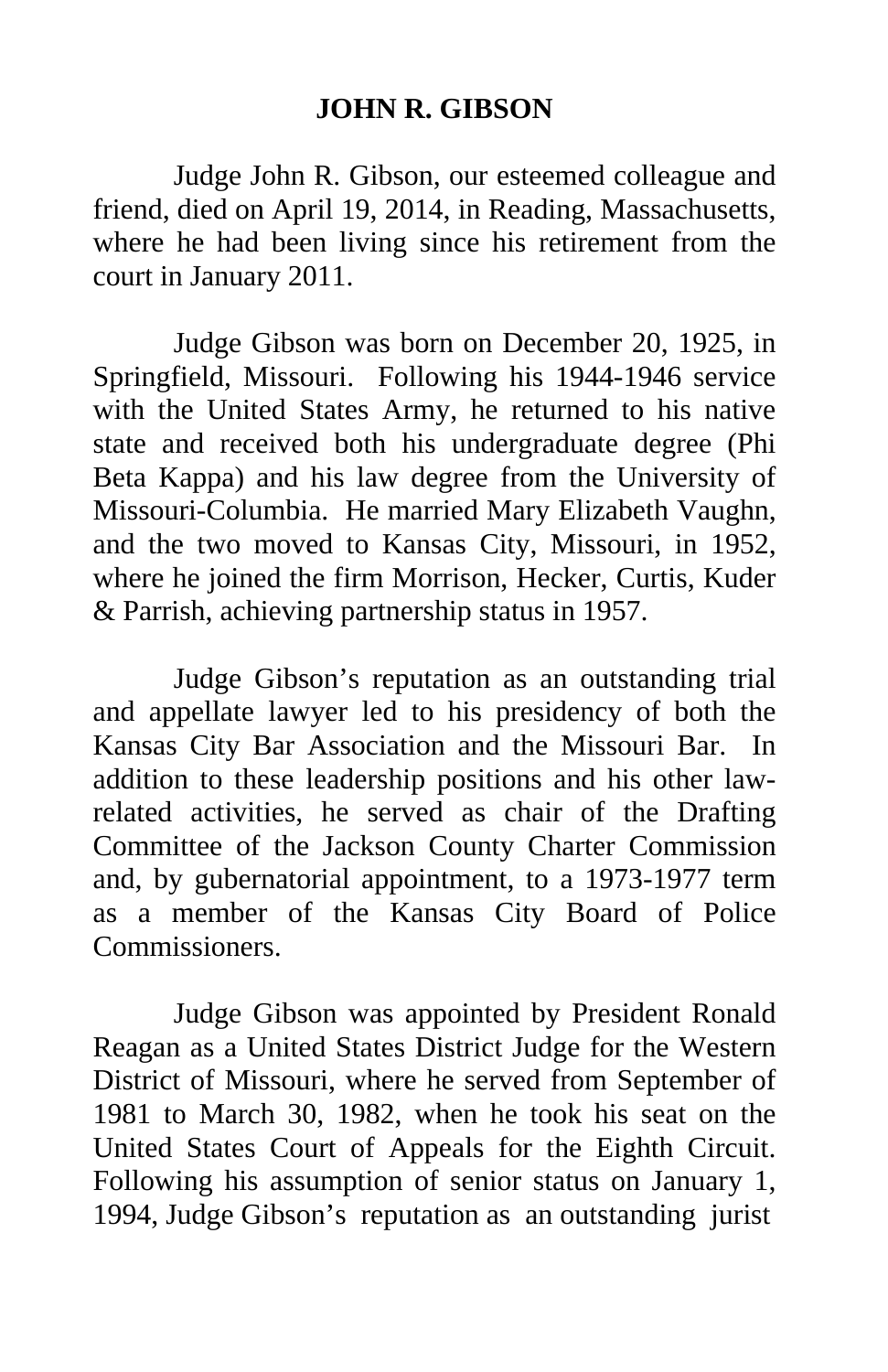resulted in his being invited to serve as a visiting judge in eight of the regional courts of appeals.

 As noted in his obituary in the *Washington Post*, Judge Gibson was known for his integrity and fairness. His career as an appellate judge was marked by his craftsmanship and his collegiality. His calm, unflappable demeanor and his unfailing good humor made him a delightful colleague and companion. His opinions covered a wide range of issues and were models of carefully reasoned analysis and clarity of expression. Although conservative by nature, he wore no ideological blinders. He approached each case on the basis of its facts and without any preconceived view of how it should be decided. His respect for the court as an institution was matched by his respect for counsel and for the parties they represented. He was a serious person, but he also possessed a quiet, understated sense of humor, one that was never expressed at the expense of litigants or their counsel.

 Judge Gibson's world view was shaped not only by his military service and his career in the practice, but also by his lifelong love of reading, which gave him a vast knowledge of history in general and of military history in particular. He was especially well-versed in Civil War history.

 Judge Gibson had a well-rounded personality, one that recognized that there is more to life than mere work alone, and thus he lived life to the fullest, as reflected in the professional-quality underwater photographs he took on his scuba diving trips with Mary Liz prior to her untimely death in August 1985, as well as by his interest